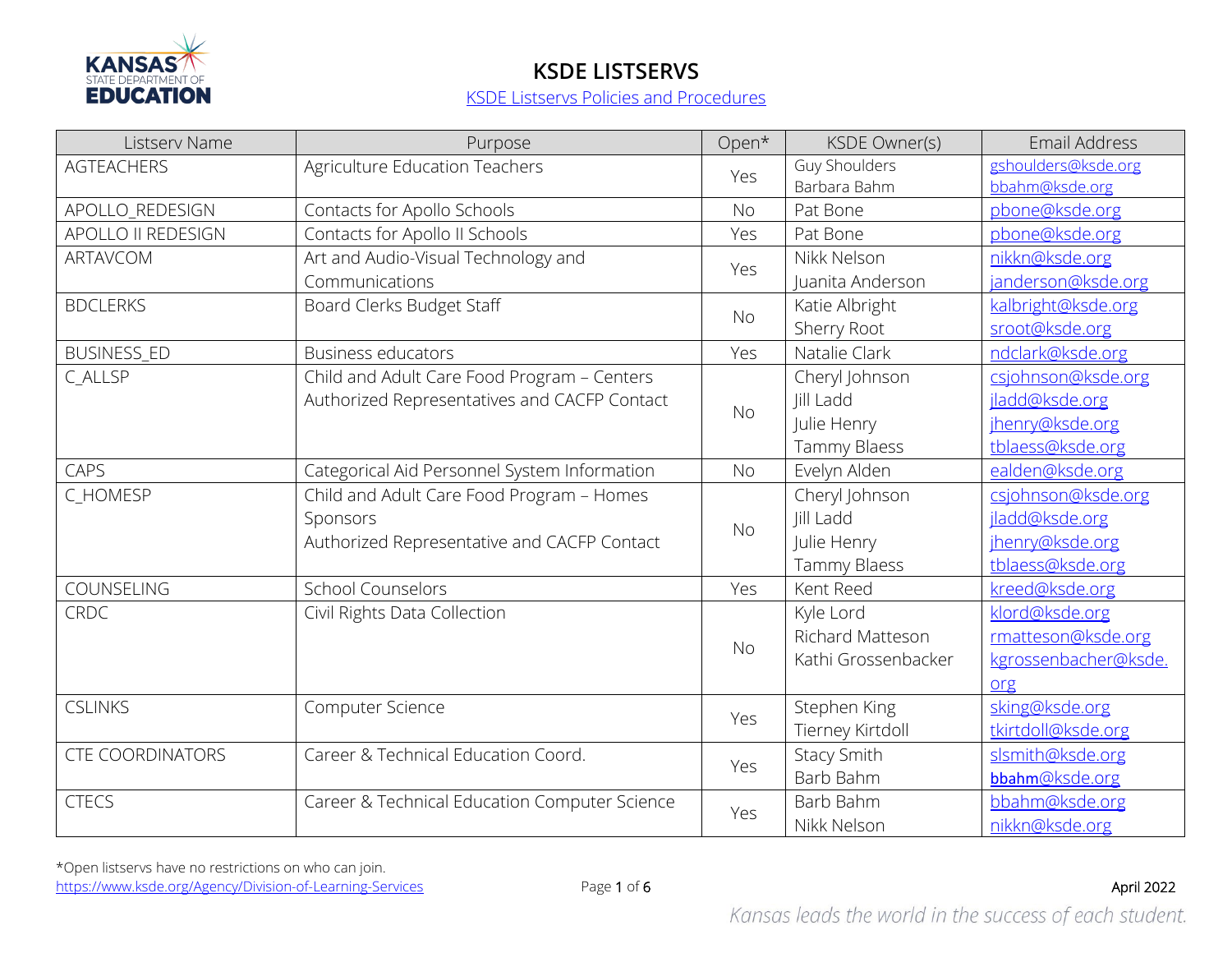

| Listserv Name          | Purpose                                            | Open*     | <b>KSDE Owner(s)</b> | <b>Email Address</b> |
|------------------------|----------------------------------------------------|-----------|----------------------|----------------------|
| <b>CTESTEM</b>         | Science, Technology, Engineering and               | Yes       | Barb Bahm            | bbahm@ksde.org       |
|                        | Mathematics                                        |           | Nikk Nelson          | nikkn@ksde.org       |
| CURRICULUM_LEADERS     | Statewide curriculum leaders                       | <b>No</b> | Pat Bone             | pbone@ksde.org       |
| <b>DIPINSTRUCTORS</b>  | AAA Defensive Driving Instructors only             | <b>No</b> | Keith Dreiling       | kdreiling@ksde.org   |
| <b>DRIVERED</b>        | <b>Driver Education</b>                            | Yes       |                      |                      |
|                        | Instructors/Administrators/Curriculum Leaders      |           |                      |                      |
| Early Learning 0-8     | Early Learning                                     |           | Amanda Petersen      | apetersen@ksde.org   |
|                        |                                                    | Yes       | <b>Beccy Strohm</b>  | bstrohm@ksde.org     |
|                        |                                                    |           | Evelyn Alden         | ealden@ksde.org      |
| <b>ELA LITERACY</b>    | English Standards and Assessments                  | Yes       | Ioann McRell         | jmcrell@ksde.org     |
| ELEM_K-6_EDUCATORS     | Elementary K-6 educators                           |           | Joann McRell         | imcrell@ksde.org     |
|                        |                                                    | Yes       | Meg Rchard           | mrichard@ksde.org    |
|                        |                                                    |           | Tierney Kirtdoll     | tkirtdoll@ksde.org   |
| <b>ESL</b>             | English as Second Language Teachers                | Yes       | Kayla Love           | klove@ksde.org       |
| <b>EXHIBITORS</b>      | KSDE Annual Conference vendors & sponsors          | <b>No</b> | Tierney Kirtdoll     | tkirtdoll@ksde.org   |
| <b>FACSTEACHERS</b>    | Family and Consumer Sciences teachers              | Yes       | Barb Bahm            | bbahm@ksde.org       |
| FCS_TEACHERS           | Family and Consumer Sciences                       | Yes       | Barb Bahm            | bbahm@ksde.org       |
| GIFTED_ED              | Gifted facilitators                                | Yes       | Kayla Love           | klove@ksde.org       |
|                        |                                                    |           | Josie McClendon      | jmcclendon@ksde.org  |
| GOVERNMENT_ADMINISTRA  | <b>CTE Career Cluster</b>                          |           | <b>Stacy Smith</b>   | slsmith@ksde.org     |
| <b>TION</b>            |                                                    | <b>NO</b> | Barb Bahm            | bbahm@ksde.org       |
| HEALTH_SCIENCE_TEACHER | <b>Health Science Teachers</b>                     | <b>NO</b> | Barb Bahm            | bbahm@ksde.org       |
| S                      |                                                    |           |                      |                      |
| <b>HEFAC</b>           | Distribute important information related to higher | <b>No</b> | Catherine Chmidling  | cchmidling@ksde.org  |
|                        | education                                          |           |                      |                      |
| <b>HOMELESS</b>        | Homeless Liaisons                                  |           | Tate Toedman         | ttoedman@ksde.org    |
|                        |                                                    | Yes       | Kayla Love           | klove@ksde.org       |
|                        |                                                    |           | Maureen Ruhlman      | mruhlman@ksde.org    |
| <b>HR</b>              | Notify HR staff of important licensure issues      | <b>No</b> |                      |                      |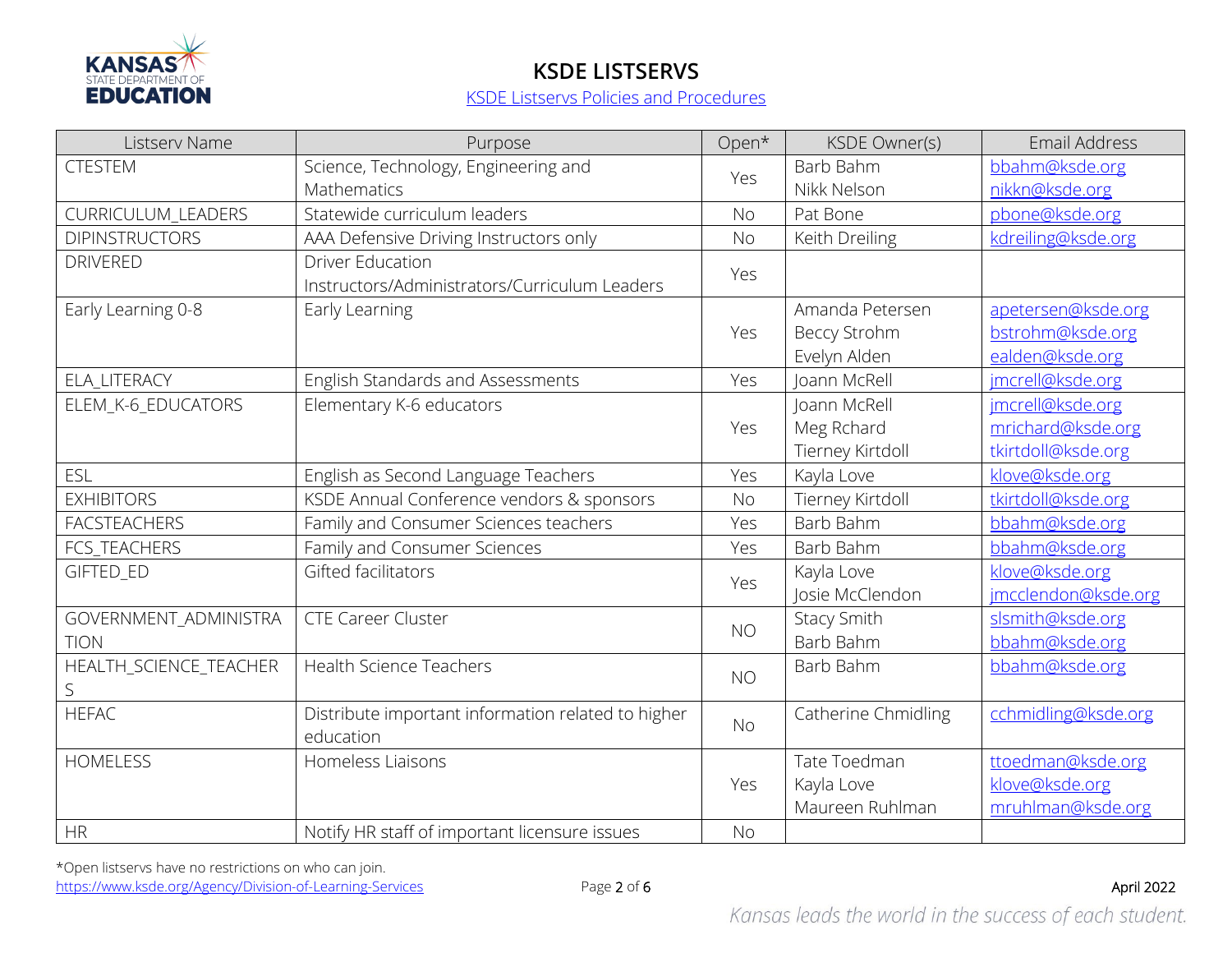

| Listserv Name         | Purpose                                             | Open*     | <b>KSDE Owner(s)</b> | <b>Email Address</b> |
|-----------------------|-----------------------------------------------------|-----------|----------------------|----------------------|
| KAAC                  | Kansas Assessment Advisory Council                  | <b>No</b> | Julie Ewing          | jewing@ksde.org      |
|                       |                                                     |           | Juanita Anderson     | janderson@ksde.org   |
| <b>KAALIST</b>        | Alternate Assessment, Dynamic Learning Maps,        | Yes       | Cary Rogers          | crogers@ksde.org     |
|                       | Assessment Standards                                |           | Kayla Love           | klove@ksde.org       |
| <b>KCCMS</b>          | Kansas Course Codes Management System               | <b>No</b> | Amanda Williams      | awilliams@ksde.org   |
| KIDS ID INFO          | KIDS Assignment Data Coordinators                   | Yes       | Chris Ortega         | cortega@ksde.org     |
| <b>KIDSINFO</b>       | KIDS Collection Data Coordinators                   | Yes       | Chris Ortega         | cortega@ksde.org     |
| <b>KPLT</b>           | Appointed Kansas Professional Learning Team         | <b>No</b> | Pat Bone             | pbone@ksde.org       |
| <b>KS_ERATE</b>       | <b>School District E-rate Contacts</b>              | Yes       | Jan Williams         | jwilliams@ksde.org   |
| KS_PE_HEALTH          | Physical and health education teachers              | <b>No</b> | Mark Thompson        | mathompson@ksde.org  |
| <b>KS TECHCOORD</b>   | Kansas' K-12 Technology Coordinators                |           | Anna Riffey          | ariffey@ksde.org     |
|                       |                                                     |           | Kyle Lord            | klord@ksde.org       |
|                       |                                                     | Yes       | Kathi Grossenbacher  | kgrossenbacher@ksde. |
|                       |                                                     |           | Julie Cook           | org                  |
|                       |                                                     |           |                      | jvcook@ksde.org      |
| <b>KSDEMATH</b>       | Mathematics Standards and Assessment                | Yes       | Stephen King         | sking@ksde.org       |
|                       |                                                     |           | Tierney Kirtdoll     | tkirtdoll@ksde.org   |
| <b>KSDE PBS VIDEO</b> | <b>Online Learning Community</b>                    | Yes       | Pat Bone             | pbone@ksde.org       |
| <b>PRODUCTION</b>     |                                                     |           |                      |                      |
| <b>KSSWA</b>          | Kansas School Social Workers Association            |           | Shanna Bigler        | sbigler@ksde.org     |
| LANGUAGES             | World Languages Standards and Assessments           | Yes       | Regina Peszat        | rpeszat@ksde.org     |
| <b>LCP</b>            | <b>Local Consolidated Plans</b>                     | <b>No</b> | Kayla Love           | Klove@ksde.org       |
|                       |                                                     |           |                      |                      |
| <b>LIBRARY</b>        | Library, Media and Technology Standards             | Yes       | Tierney Kirtdoll     | tkirtdoll@ksde.org   |
| LOADING-SURVEY        | State Directors of public Transportation only       | <b>No</b> | Keith Dreiling       | kdreiling@ksde.org   |
|                       | (national loading and unloading survey)             |           |                      |                      |
| LPSSCC                | Law, Public, Safety, Security, & Corrections Career | Yes       | Crystal Roberts      | croberts@ksde.org    |
|                       | Cluster                                             |           | Barb Bahm            | bbahm@ksde.org       |
| <b>MATH</b>           | Math educators                                      | Yes       | David Barnes         | dbarnes@ksde.org     |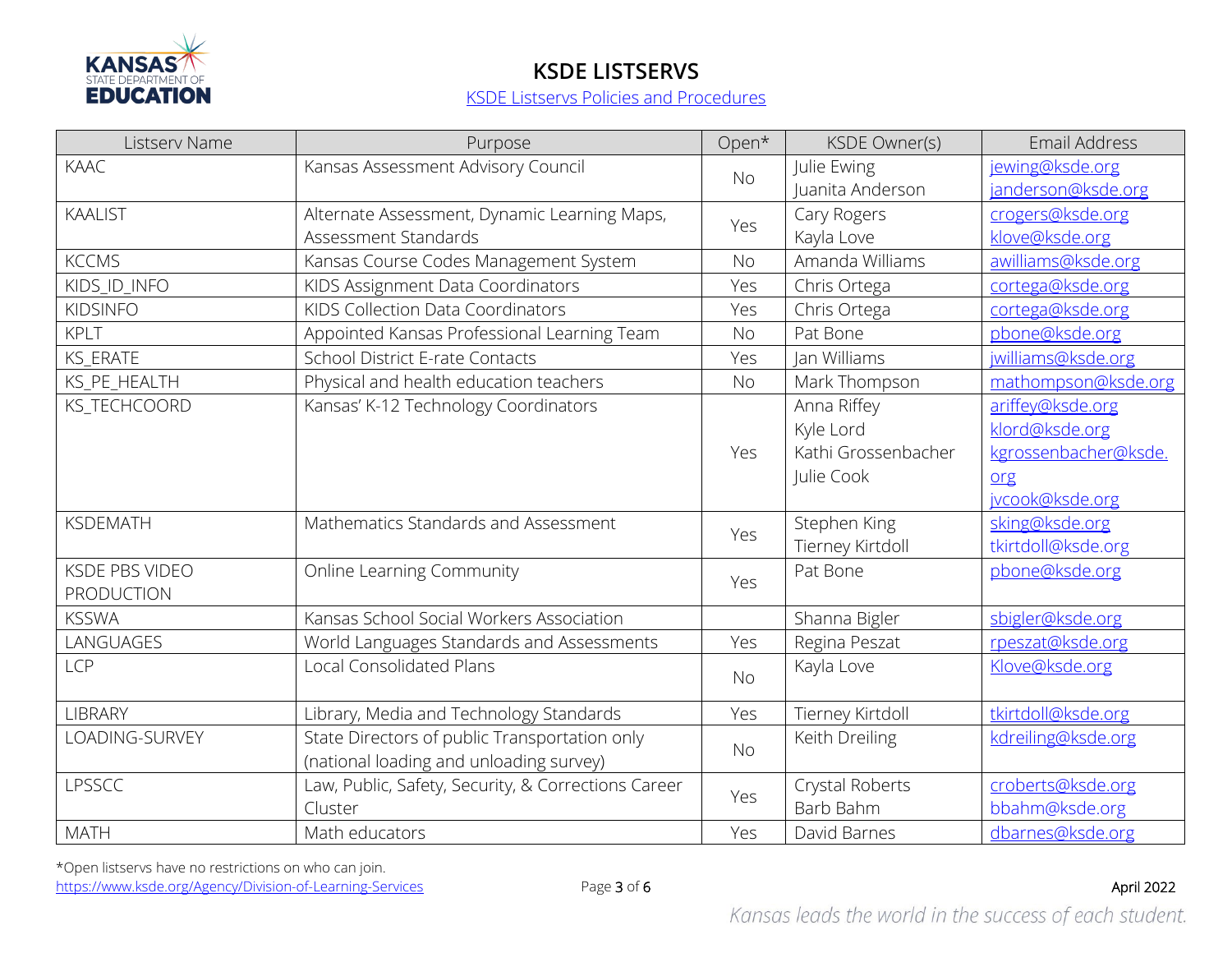

| Listserv Name                         | Purpose                                                                                                               | Open*     | <b>KSDE Owner(s)</b>               | Email Address                           |
|---------------------------------------|-----------------------------------------------------------------------------------------------------------------------|-----------|------------------------------------|-----------------------------------------|
| MERCURYANDGEMINI                      | Contacts for Mercury and Gemini Redesign<br>Schools                                                                   | Yes       | Pat Bone                           | pbone@ksde.org                          |
| <b>MEP</b>                            | Migrant Education Program                                                                                             | <b>No</b> | Josie McClendon<br>Doug Boline     | imcclendon@ksde.org<br>dboline@ksde.org |
| PATHWAYSCPPSA                         | Pathways/Career Pathway Program of Study<br>Application                                                               | Yes       | Amanda Williams                    | awilliams@ksde.org                      |
| Perkins Contact                       | Perkins Contact                                                                                                       | Yes       | Kathleen Mercer<br>Amanda Williams | kmercer@ksde.org<br>awilliams@ksde.org  |
| PRINCIPAL_ELEM                        | Elementary School Principals                                                                                          | <b>No</b> | Pat Bone                           | pbone@ksde.org                          |
| PRINCIPAL_HIGH                        | High School Principals                                                                                                | <b>No</b> | Pat Bone                           | pbone@ksde.org                          |
| PRINCIPAL_JR_MID                      | Junior High/Middle School Principals                                                                                  | <b>No</b> | Pat Bone                           | pbone@ksde.org                          |
| PRIVATEAND SPECIAL<br>PURPOSE SCHOOLS | Private School Administrators                                                                                         | <b>NO</b> |                                    |                                         |
| REDESIGN_COACHES                      | Coaches working with redesign schools                                                                                 | <b>No</b> | Pat Bone                           | pbone@ksde.org                          |
| REDESIGN_STAKEHOLDERS                 | Representative from stakeholder groups working<br>with the Redesign Initiative                                        | <b>No</b> | Pat Bone                           | pbone@ksde.org                          |
| <b>SCHOOLBUS</b>                      | School Bus - School Bus Information<br>transportation, trainings, workshops, CDL<br>information, poster contest, etc. | Yes       | Keith Dreiling                     | kdreiling@ksde.org                      |
| SCHOOL_BUS_CONTRACTOR                 | School Bus contractors only                                                                                           | <b>No</b> | Keith Dreiling                     | kdreiling@ksde.org                      |
| SCHOOL_REDESIGN                       | Contacts for all Redesign Schools                                                                                     | <b>No</b> | Pat Bone                           | pbone@ksde.org                          |
| SCIENCE_TEACHERS                      | Science educators                                                                                                     | Yes       | Meg Richard<br>Tierney Kirtdoll    | mrichard@ksde.org<br>tkirtdoll@ksde.org |
| SECONDARY TRANSITION                  | Secondary transition                                                                                                  | Yes       | Evelyn Alden                       | ealden@ksde.org                         |
| <b>SETS NEWS</b>                      | Special Education and Title Services Newsletter                                                                       | Yes       | Kayla Love<br>Evelyn Alden         | klove@ksde.org<br>ealden@ksde.org       |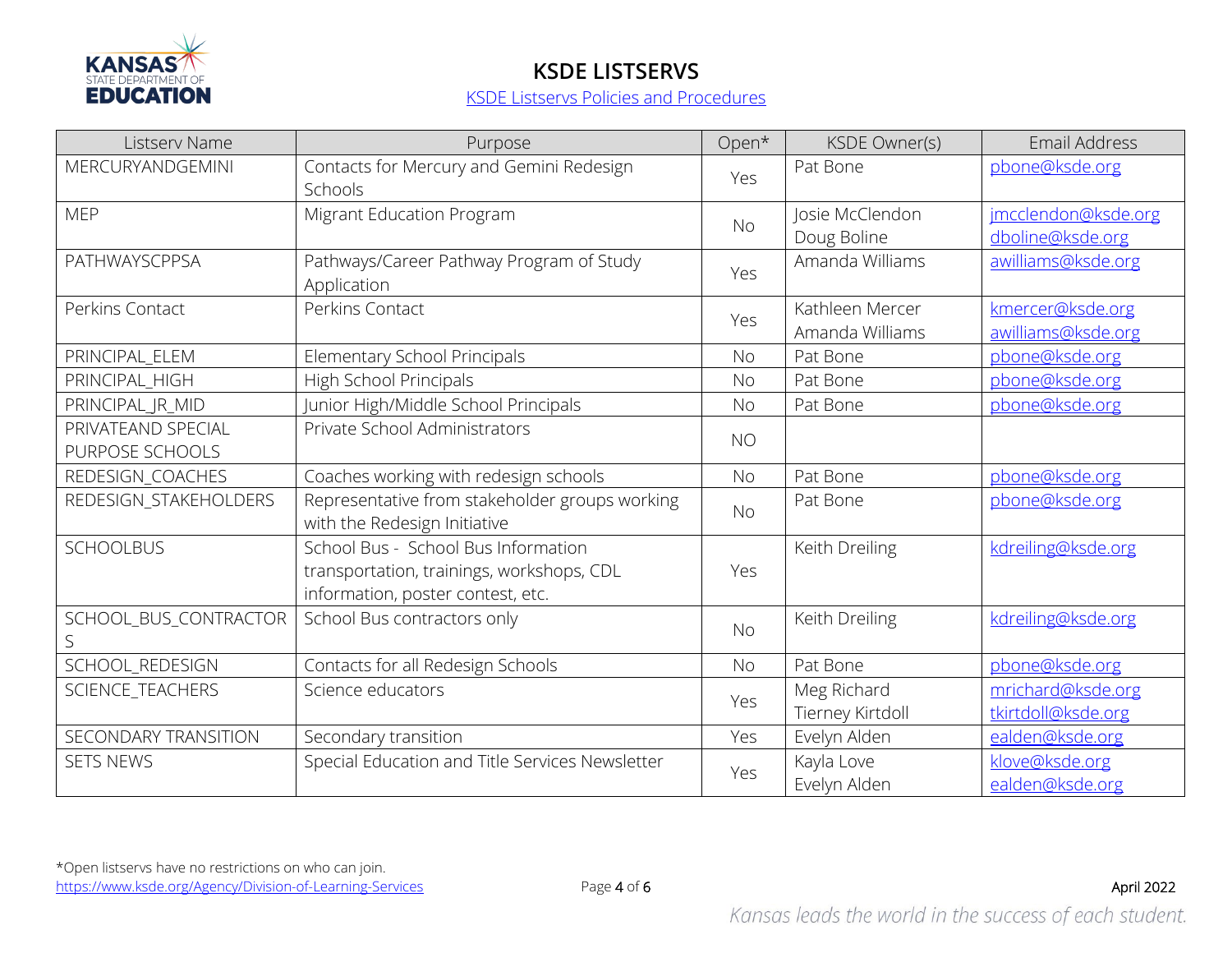

| Listserv Name | Purpose                                                                          | Open*     | KSDE Owner(s)               | Email Address                        |
|---------------|----------------------------------------------------------------------------------|-----------|-----------------------------|--------------------------------------|
| <b>SFSP</b>   | Summer Food Service Program - Authorized<br>Representatives and Sponsor Contacts | <b>No</b> | Cheryl Johnson<br>Jill Ladd | csjohnson@ksde.org<br>jladd@ksde.org |
|               |                                                                                  |           | Julie Henry                 | jhenry@ksde.org                      |
|               |                                                                                  |           | Tammy Blaess                | tblaess@ksde.org                     |
| <b>SNPAR</b>  | School Nutrition Programs - Authorized                                           |           | Cheryl Johnson              | csjohnson@ksde.org                   |
|               | Representative                                                                   |           | Jill Ladd                   | jladd@ksde.org                       |
|               |                                                                                  | <b>No</b> | Julie Henry                 | jhenry@ksde.org                      |
|               |                                                                                  |           | Tammy Blaess                | tblaess@ksde.org                     |
| <b>SNPCC</b>  | School Nutrition Programs - Claim Contact                                        |           | Cheryl Johnson              | csjohnson@ksde.org                   |
|               |                                                                                  | <b>No</b> | Jill Ladd                   | jladd@ksde.org                       |
|               |                                                                                  |           | Julie Henry                 | jhenry@ksde.org                      |
|               |                                                                                  |           | Tammy Blaess                | tblaess@ksde.org                     |
| <b>SNPFRC</b> | School Nutrition Programs -Food Recall Contact                                   |           | Cheryl Johnson              | csjohnson@ksde.org                   |
|               |                                                                                  | <b>No</b> | Jill Ladd                   | jladd@ksde.org                       |
|               |                                                                                  |           | Julie Henry                 | jhenry@ksde.org                      |
|               |                                                                                  |           | Tammy Blaess                | tblaess@ksde.org                     |
| SNPFSD        | School Nutrition Programs - Food Service Director                                |           | Cheryl Johnson              | csjohnson@ksde.org                   |
|               |                                                                                  | <b>No</b> | Jill Ladd                   | jladd@ksde.org                       |
|               |                                                                                  |           | Julie Henry                 | jhenry@ksde.org                      |
|               |                                                                                  |           | Tammy Blaess                | tblaess@ksde.org                     |
| SNPFSM        | School Nutrition Programs - Food Service<br>Manager                              | <b>No</b> | Cheryl Johnson              | csjohnson@ksde.org                   |
|               |                                                                                  |           | Jill Ladd                   | jladd@ksde.org                       |
|               |                                                                                  |           | Julie Henry                 | jhenry@ksde.org                      |
|               |                                                                                  |           | Tammy Blaess                | tblaess@ksde.org                     |
| SNPWP         | School Nutrition Programs - Wellness Policy<br>Contact                           | <b>No</b> | Cheryl Johnson              | csjohnson@ksde.org                   |
|               |                                                                                  |           | Jill Ladd                   | jladd@ksde.org                       |
|               |                                                                                  |           | Julie Henry                 | jhenry@ksde.org                      |
|               |                                                                                  |           | Tammy Blaess                | tblaess@ksde.org                     |